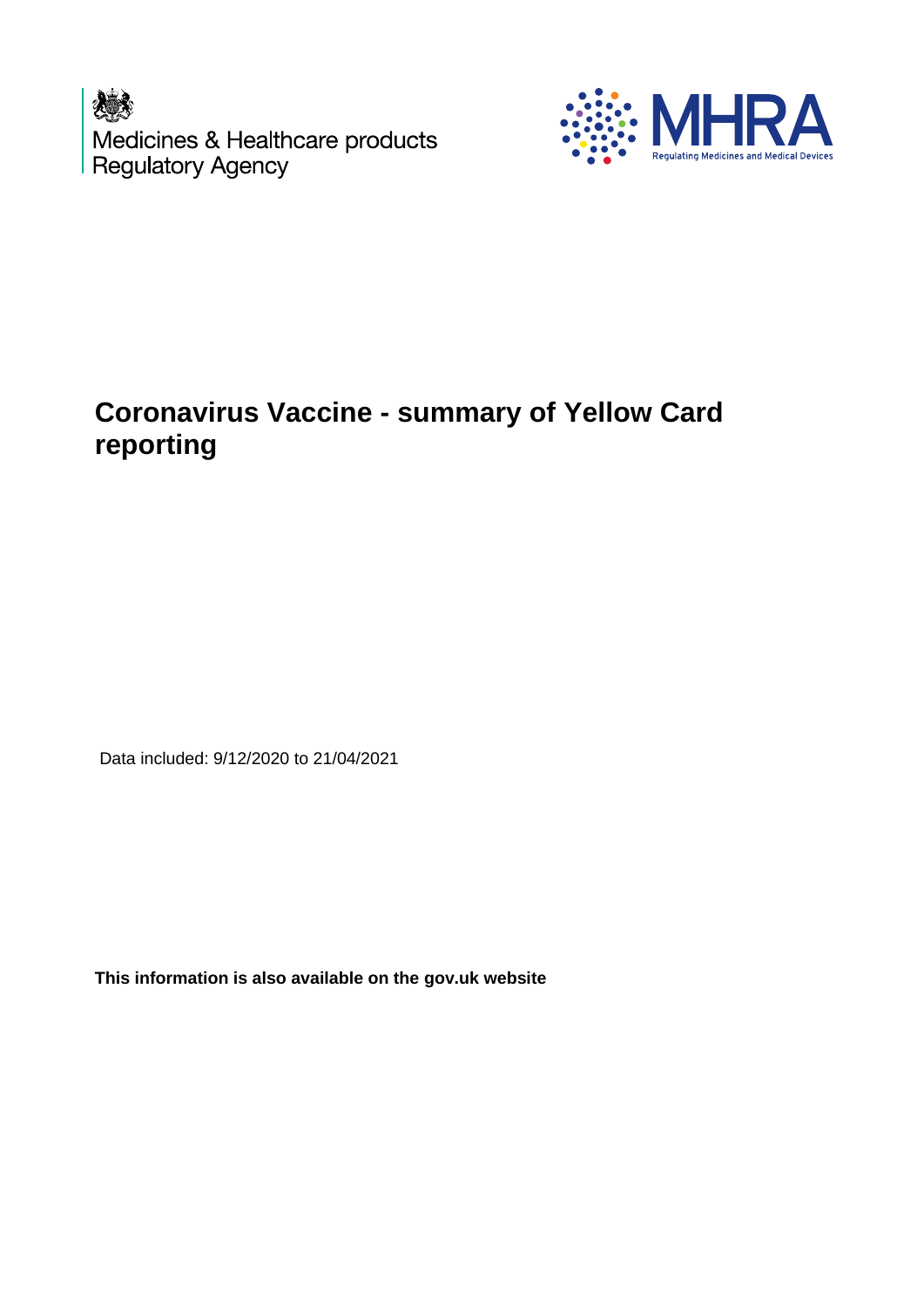© Crown copyright 2021 Produced by [Medicines and Healthcare products Regulatory Agency]

You may re-use this information (excluding logos) free of charge in any format or medium, under the terms of the Open Government Licence. To view this licence, visit <http://www.nationalarchives.gov.uk/doc/open-government-licence/> or email: psi@nationalarchives.gov.uk

Where we have identified any third party copyright material you will need to obtain permission from the copyright holders concerned.

Alternative format versions of this report are available on request from [author's contact details].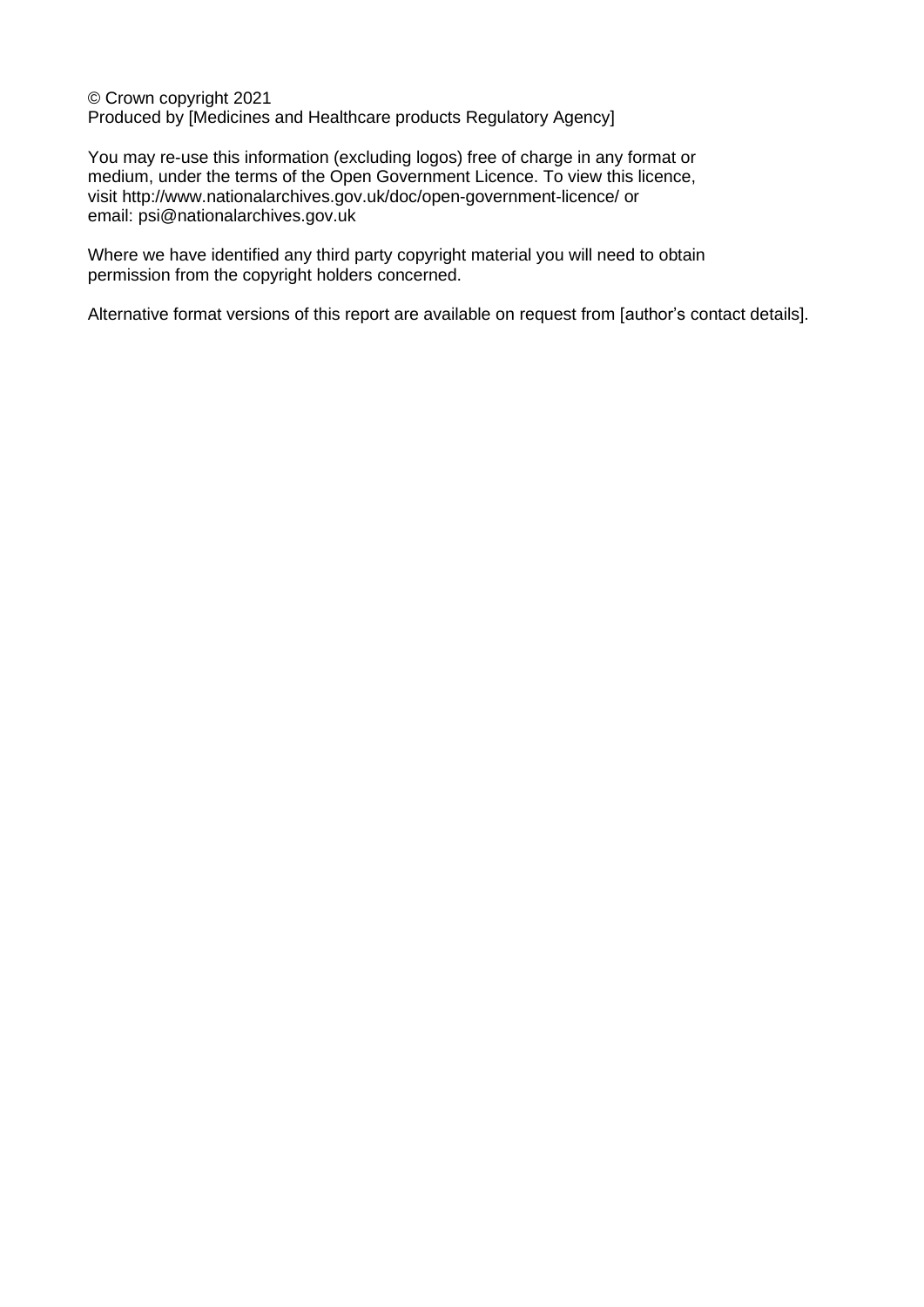# **Contents**

| <b>Summary</b> |                                       | $\mathbf{2}$   |
|----------------|---------------------------------------|----------------|
| 1.             | Introduction                          | 5              |
|                | 2. Yellow Card reports                | 7              |
|                | Vaccine doses administered            | $\overline{7}$ |
|                | Yellow Card reporting trends          | $\overline{7}$ |
| 3 <sup>7</sup> | <b>Analysis of Data</b>               | 9              |
|                | Overall safety                        | 9              |
|                | Comments on specific reports          | 10             |
| 4              | <b>Conclusion</b>                     | 13             |
|                | <b>Annex 1 Vaccine Analysis Print</b> | 14             |
|                | <b>Annex 2 Glossary</b>               |                |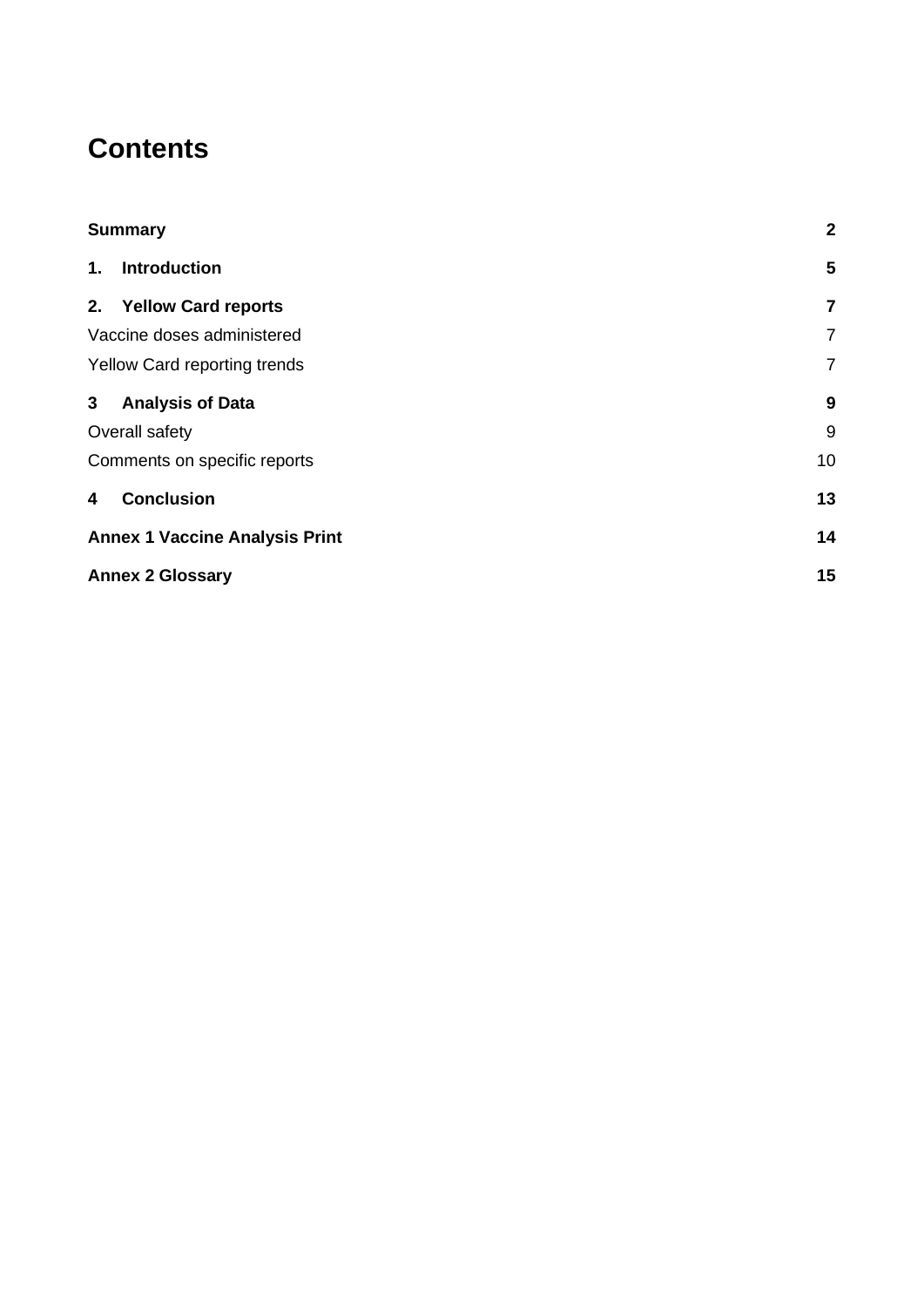# **Summary**

At the time of this report, over 127,000 people across the UK have died within 28 days of a positive test for coronavirus (COVID-19). Vaccination is the single most effective way to reduce deaths and severe illness from COVID-19. A national immunisation campaign has been underway since early December 2020.

Three COVID-19 vaccines, Pfizer/BioNTech, Oxford University/AstraZeneca and Moderna vaccines, are currently being used in the UK. All have been authorised for supply by the Medicines and Healthcare products Regulatory Agency (MHRA) following a thorough review of safety, quality and efficacy information from clinical trials. In [clinical trials,](https://www.gov.uk/government/collections/mhra-guidance-on-coronavirus-covid-19#vaccines-and-vaccine-safety) the vaccines showed very high levels of protection against symptomatic infections with COVID-19. [Data is now](https://www.gov.uk/government/publications/phe-monitoring-of-the-effectiveness-of-covid-19-vaccination) available on the impact of the vaccination campaign in reducing infections and illness in the UK.

All vaccines and medicines have some side effects. These side effects need to be continuously balanced against the expected benefits in preventing illness.

The Pfizer/BioNTech vaccine was evaluated in clinical trials involving more than 44,000 participants. The most [frequent adverse reactions](https://www.gov.uk/government/publications/regulatory-approval-of-pfizer-biontech-vaccine-for-covid-19/information-for-healthcare-professionals-on-pfizerbiontech-covid-19-vaccine) in these trials were pain at the injection site. fatigue, headache, myalgia (muscle pains), chills, arthralgia (joint pains), and fever; these were each reported in more than 1 in 10 people. These reactions were usually mild or moderate in intensity and resolved within a few days after vaccination. Adverse reactions were reported less frequently in older adults (over 55 years) than in younger people.

The Oxford University/AstraZeneca vaccine was evaluated in clinical trials involving more than 23,000 participants. The most [frequently reported adverse reactions](https://www.gov.uk/government/publications/regulatory-approval-of-covid-19-vaccine-astrazeneca/information-for-healthcare-professionals-on-covid-19-vaccine-astrazeneca) in these trials were injectionsite tenderness, injection-site pain, headache, fatigue, myalgia, malaise, pyrexia (fever), chills, and arthralgia, and nausea; these were each reported in more than 1 in 10 people. The majority of adverse reactions were mild to moderate in severity and usually resolved within a few days after vaccination. Adverse reactions were generally milder and reported less frequently in older adults (65 years and older) than in younger people.

The Moderna vaccine was evaluated in clinical trials involving more than 30,000 participants. The most frequent adverse reactions in these trials were pain at the injection site, fatigue, headache, myalgia (muscle pains), arthralgia (joint pains), chills, nausea/vomiting, axillary swelling/tenderness (swelling/tenderness of glands in the armpit), fever, injection site swelling and redness; these were each reported in more than 1 in 10 people. These reactions were usually mild or moderate in intensity and resolved within a few days after vaccination. Adverse reactions were reported less frequently in older adults (over 65 years) than in younger people.

The MHRA's role is also to continually monitor safety during widespread use of a vaccine. We have in place a [proactive strategy to do this.](https://www.gov.uk/government/publications/report-of-the-commission-on-human-medicines-expert-working-group-on-covid-19-vaccine-safety-surveillance) We also work closely with our public health partners in reviewing the effectiveness and impact of the vaccines to ensure the benefits continue to outweigh any possible side effects.

Part of our monitoring role includes reviewing reports of suspected side effects. Any member of the public or health professional can submit suspected side effects through the [Yellow Card scheme.](https://yellowcard.mhra.gov.uk/) The nature of Yellow Card reporting means that reported events are not always proven side effects. Some events may have happened anyway, regardless of vaccination. This is particularly the case when millions of people are vaccinated, and especially when most vaccines are being given to the most elderly people and people who have underlying illness.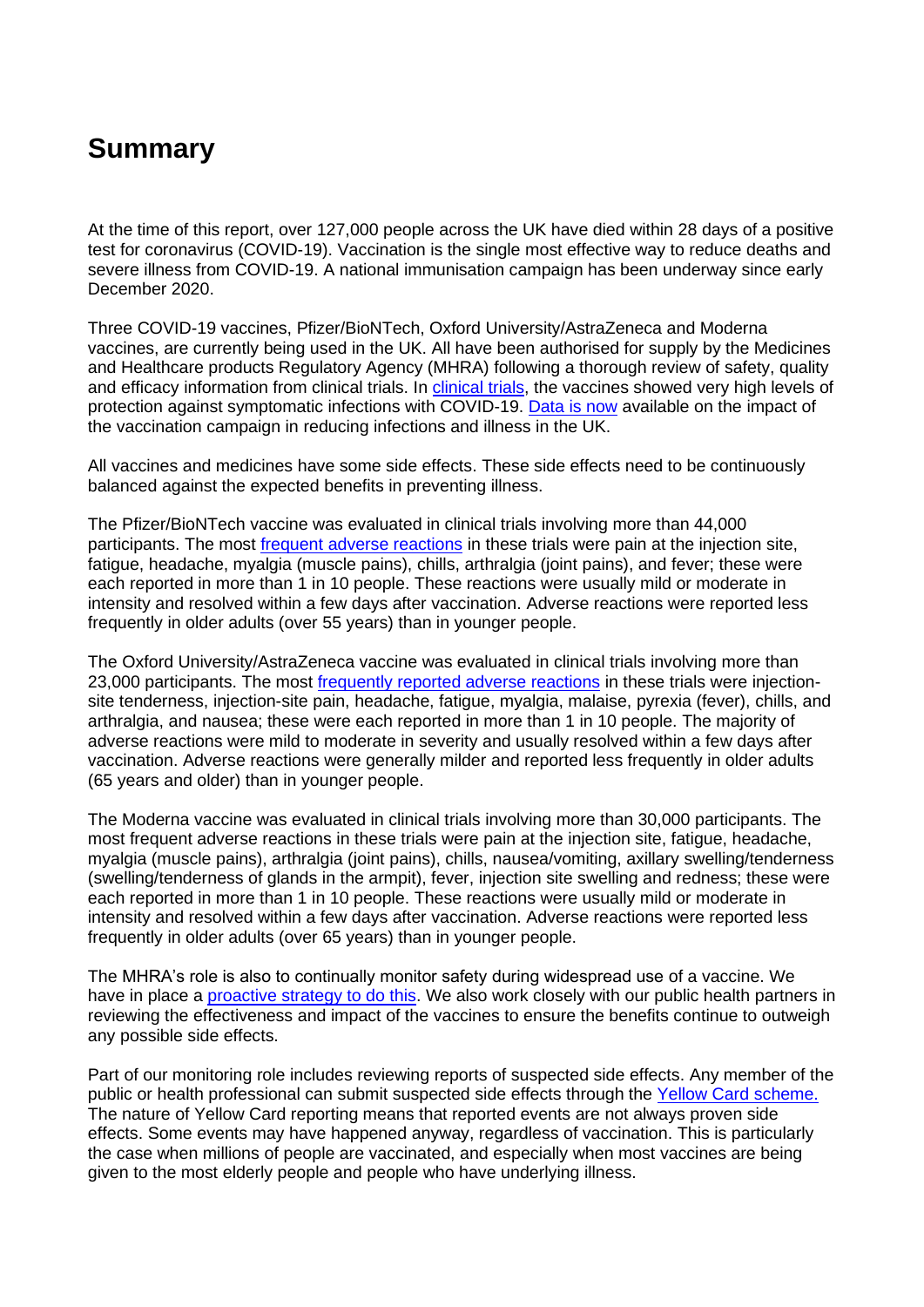This safety update report is based on detailed analysis of data up to 21 April 2021. At this date, an estimated 11.2 million first doses of the Pfizer/BioNTech vaccine and 22.0 million first doses of the Oxford University/AstraZeneca vaccine had been administered, and around 6.8 million and 4.4 million second doses of the Pfizer/BioNTech vaccine and Oxford University/AstraZeneca vaccine respectively. An approximate 0.1 million first doses of the Moderna vaccine have also now been administered.

As of 21 April 2021, for the UK, 52,130 Yellow Cards have been reported for the Pfizer/BioNTech vaccine, 153,098 have been reported for the Oxford University/AstraZeneca vaccine, 228 for the Moderna vaccine and 541 have been reported where the brand of the vaccine was not specified.

For the Pfizer/BioNTech and Oxford University/AstraZeneca vaccines the overall reporting rate is around 3 to 6 Yellow Cards per 1,000 doses administered.

In the week since the previous summary for 14 April 2021 we have received a further 2,108 Yellow Cards for the Pfizer/BioNTech vaccine, 7,104 for the Oxford University/AstraZeneca vaccine, 184 for the Moderna vaccine and 25 where the brand was not specified.

It is important to note that Yellow Card data cannot be used to derive side effect rates or compare the safety profile of COVID-19 vaccinations as many factors can influence ADR reporting.

For all COVID-19 vaccines, the overwhelming majority of reports relate to injection-site reactions (sore arm for example) and generalised symptoms such as 'flu-like' illness, headache, chills, fatigue (tiredness), nausea (feeling sick), fever, dizziness, weakness, aching muscles, and rapid heartbeat. Generally, these happen shortly after the vaccination and are not associated with more serious or lasting illness.

These types of reactions reflect the normal immune response triggered by the body to the vaccines. They are typically seen with most types of vaccine and tend to resolve within a day or two. The nature of reported suspected side effects is broadly similar across age groups, although, as was seen in clinical trials and as is usually seen with other vaccines, they may be reported more frequently in younger adults.

#### **Severe allergy**

On 9 December 2020, the MHRA issued preliminary guidance on severe allergic reactions after the Pfizer/BioNTech vaccine due to early reports of anaphylaxis. Following further detailed review, this advice was amended on 30 December to the [current advice.](https://www.gov.uk/drug-safety-update/covid-19-vaccines-pfizer-slash-biontech-and-covid-19-vaccine-astrazeneca-current-advice) This advice is that people with a previous history of severe allergic reactions to any ingredients of the vaccine should not receive it. People who receive the vaccine should be monitored for at least 15 minutes afterwards.

Widespread use of the vaccine now suggests that severe allergic reactions to the Pfizer/BioNTech vaccine are very rare. Anaphylaxis can also be a very rare side effect associated with most other vaccines.

#### **Blood clots with concurrent low platelets**

The MHRA has undertaken a thorough review into UK reports of an extremely rare and unlikely to occur specific type of blood clot in the brain, known as cerebral venous sinus thrombosis (CVST) occurring together with low levels of platelets (thrombocytopenia) following vaccination with the COVID-19 Vaccine AstraZeneca. It is also considering other blood clotting cases (thromboembolic events) alongside low platelet levels.

On the basis of this ongoing scientific review, it has concluded that the evidence of a link with COVID-19 Vaccine AstraZeneca is stronger, but more work is still needed. [An announcement](https://www.gov.uk/government/news/mhra-issues-new-advice-concluding-a-possible-link-between-covid-19-vaccine-astrazeneca-and-extremely-rare-unlikely-to-occur-blood-clots) on 7 April 2021 gave information about cases received up to 31 March 2021. In this report (page 13) we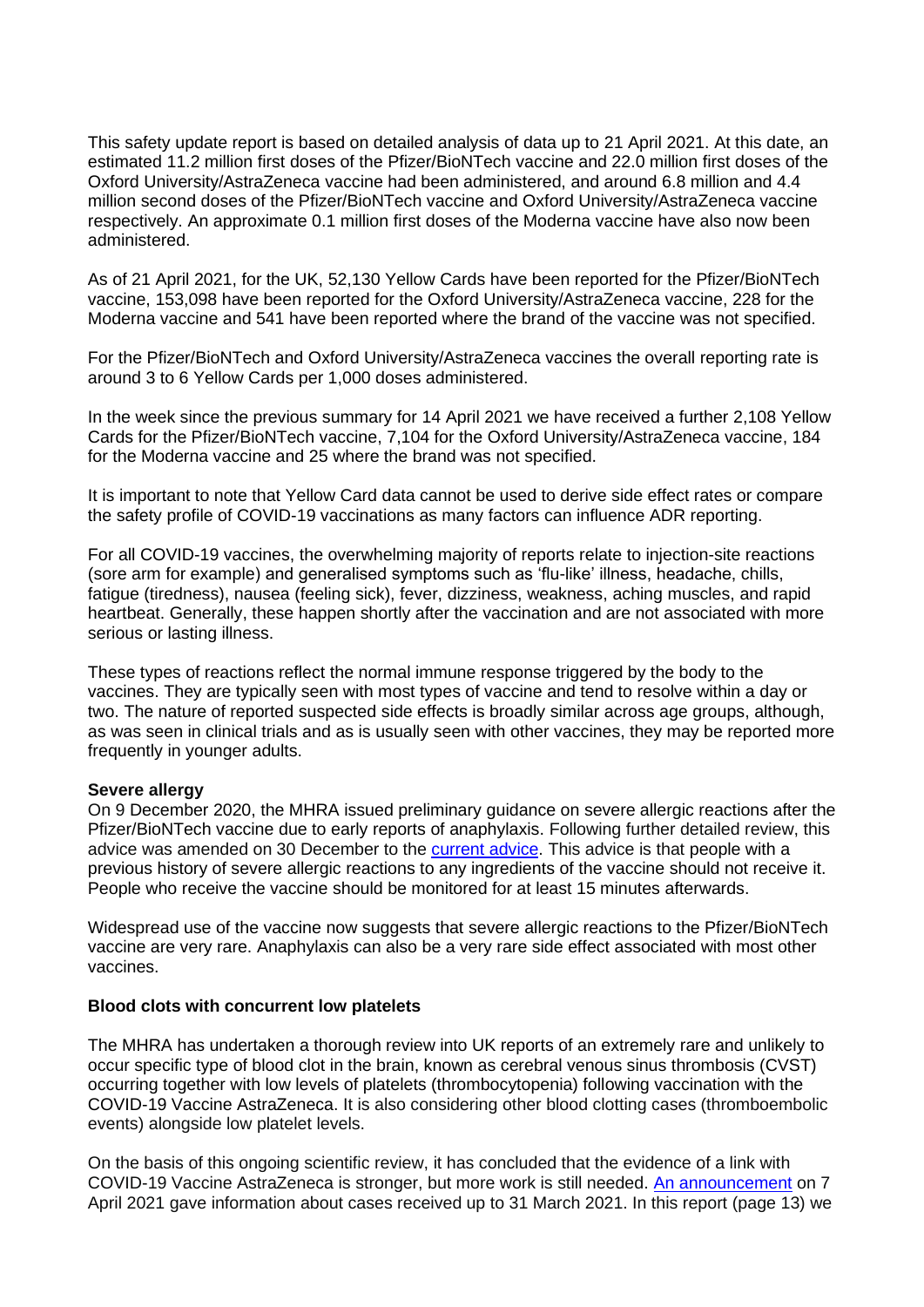provide updated information on cases received up to 21 April 2021. Our advice remains unchanged.

Anyone who experienced cerebral or other major blood clots occurring with low levels of platelets after their first vaccine dose of COVID-19 Vaccine AstraZeneca should not have their second dose. Anyone who did not have these side effects should come forward for their second dose when invited.

The MHRA recently confirmed that the evidence to date does not suggest that the COVID-19 Vaccine AstraZeneca causes venous thromboembolism without a low platelet count.

Anyone who experiences any of the following from around 4 days after vaccination you should seek medical advice urgently:

- a severe headache that is not relieved with simple painkillers or is getting worse or feels worse when you lie down or bend over
- an unusual headache that may be accompanied by blurred vision, confusion, difficulty with speech, weakness, drowsiness or seizures (fits)
- rash that looks like small bruises or bleeding under the skin beyond the injection site
- shortness of breath, chest pain, leg swelling or persistent abdominal (tummy) pain.

### **Conclusion**

- Vaccines are the best way to protect people from Covid-19 and have already saved thousands of lives. Everyone should continue to get their vaccination when asked to do so unless specifically advised otherwise.
- As with all vaccines and medicines, the safety of COVID-19 vaccines is being continuously monitored
- Cases of an extremely rare specific type of blood clot with low blood platelets continue to be investigated.

Further information on the type of suspected adverse reactions (ADRs) reported for the COVID-19 mRNA Pfizer/BioNTech vaccine, the COVID-19 Oxford University/AstraZeneca vaccine and the COVID-19 Moderna vaccine is provided in Annex 1. It is important to read the attached guidance notes to ensure appropriate interpretation of the data.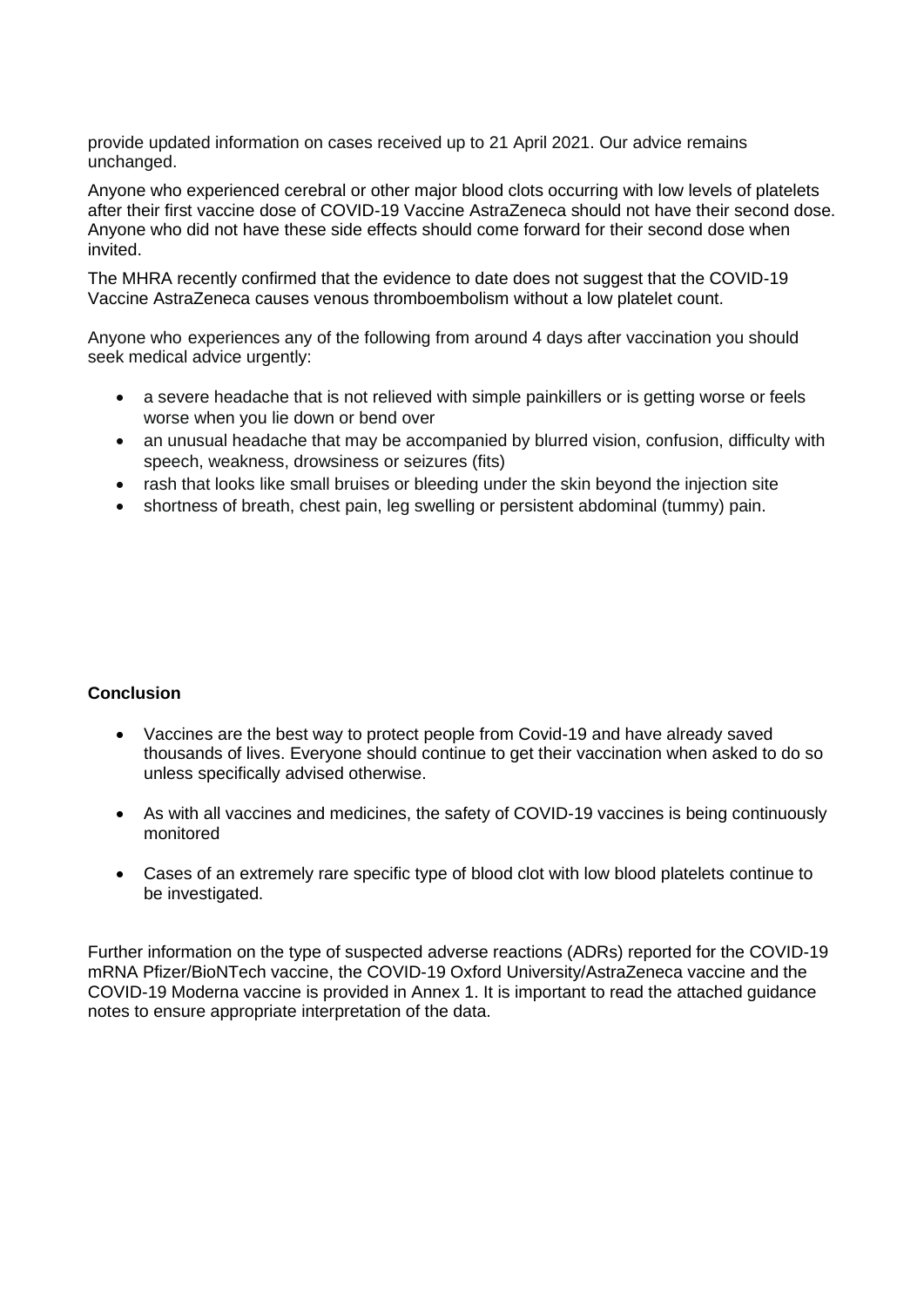# **1. Introduction**

The Medicines and Healthcare products Regulatory Agency (MHRA) is the executive Agency of the Department of Health and Social Care that acts to protect and promote public health and patient safety, by ensuring that medicines and medical devices meet appropriate standards of safety, quality and efficacy.

The MHRA operates the [Yellow Card scheme](https://yellowcard.mhra.gov.uk/) on behalf of the Commission on Human Medicines (CHM). The scheme collects and monitors information on suspected safety concerns or incidents involving vaccines, medicines, medical devices, and e-cigarettes. The scheme relies on voluntary reporting of suspected adverse incidents by healthcare professionals and members of the public (patients, users, or carers). The purpose of the scheme is to provide an early warning that the safety of a product may require further investigation. Further information about the Yellow Card scheme, including its contribution to identifying safety issues can be found on the Yellow Card [website.](https://yellowcard.mhra.gov.uk/the-yellow-card-scheme/)

The MHRA has played an active role in responding to the coronavirus pandemic. In relation to COVID-19 vaccines, the MHRA has authorised their supply following a rigorous review of their safety, quality and efficacy. The clinical trials of COVID-19 vaccines have shown them to be effective and acceptably safe; however, as part of its statutory functions, the MHRA is responsible for monitoring these vaccines on an ongoing basis to ensure their benefits continue to outweigh any risks. This is a requirement for all authorised medicines and vaccines in the UK. This monitoring strategy is continuous, proactive and based on a wide range of information sources, with a dedicated team of scientists reviewing information daily to look for safety issues or unexpected rare events.

This report summarises information received via the Yellow Card scheme and will be published regularly to include other safety investigations carried out by the MHRA under the [COVID-19](https://www.gov.uk/government/publications/report-of-the-commission-on-human-medicines-expert-working-group-on-covid-19-vaccine-safety-surveillance)  [Vaccine Surveillance Strategy.](https://www.gov.uk/government/publications/report-of-the-commission-on-human-medicines-expert-working-group-on-covid-19-vaccine-safety-surveillance)

### **What is a Yellow Card?**

The Yellow Card scheme is a mechanism by which anybody can voluntarily report any suspected adverse reactions or side effects to the vaccine. It is very important to note that a Yellow Card report does not necessarily mean the vaccine caused that reaction or event. We ask for any suspicions to be reported, even if the reporter isn't sure if it was caused by the vaccine. Reports to the scheme are known as suspected adverse reactions (ADRs).

Many suspected ADRs reported on a Yellow Card do not have any relation to the vaccine or medicine and it is often coincidental that they both occurred around the same time. The reports are continually reviewed to detect possible new side effects that may require regulatory action, and to differentiate these from things that would have happened regardless of the vaccine or medicine being administered, for instance due to underlying or undiagnosed illness.

It is therefore important that the suspected ADRs described in this report are not interpreted as being proven side effects of COVID-19 vaccines. A list of the possible side effects of [COVID-19](https://www.gov.uk/government/publications/regulatory-approval-of-pfizer-biontech-vaccine-for-covid-19)  [mRNA Pfizer/BioNTech,](https://www.gov.uk/government/publications/regulatory-approval-of-pfizer-biontech-vaccine-for-covid-19) [COVID-19 AstraZeneca vaccine](https://www.gov.uk/government/publications/regulatory-approval-of-covid-19-vaccine-astrazeneca) and [COVID-19 Moderna vaccine](https://www.gov.uk/government/publications/regulatory-approval-of-covid-19-vaccine-moderna) is provided in the product information document for healthcare professionals and the UK recipient information. These can also be found on the [Coronavirus Yellow Card](https://coronavirus-yellowcard.mhra.gov.uk/) reporting site.

This public summary provides an overview of all UK suspected ADRs associated with the new coronavirus (COVID-19) vaccines (COVID-19 mRNA Pfizer/BioNTech, COVID-19 Oxford University/AstraZeneca vaccine and COVID-19 vaccine Moderna), and MHRA's analysis of the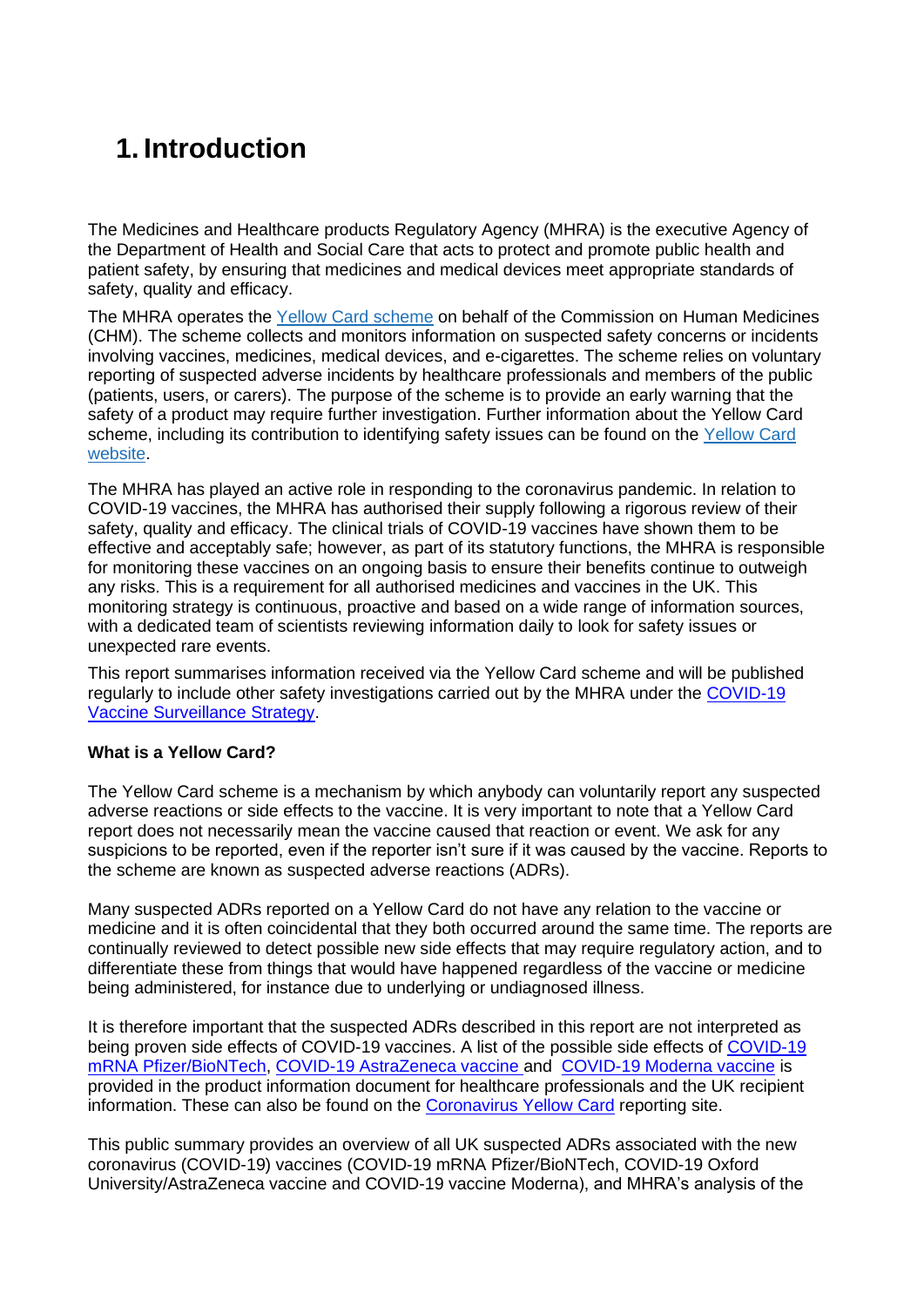data, **between 9 December 2020 and 21 April 2021 (inclusive)**. A glossary of key terms is provided in Annex 2.

If identified, information on new and emerging safety concerns will be provided in future editions of this report together with details of any resulting regulatory action or changes to advice on use of the vaccines.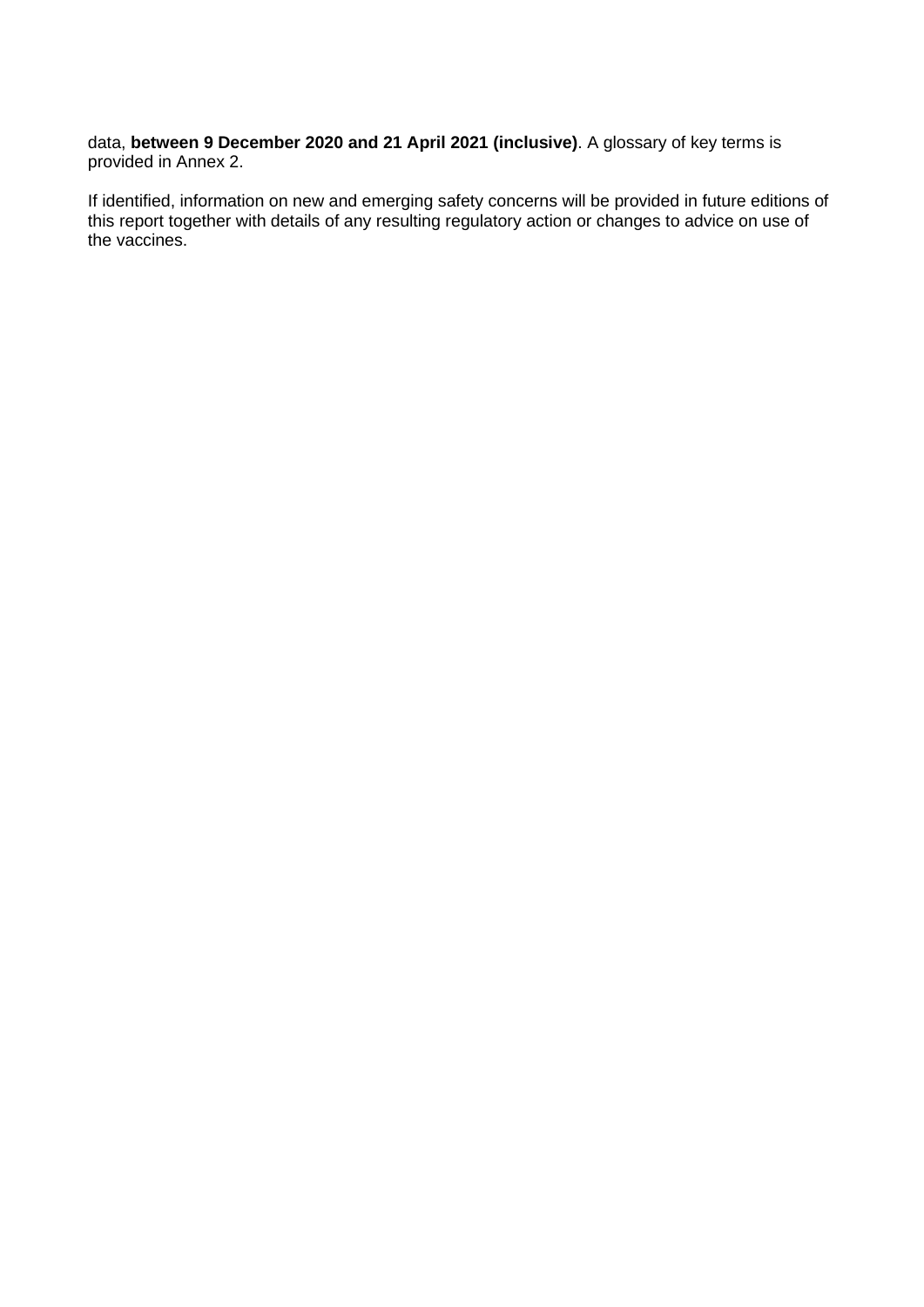# **2. Yellow Card reports**

## **Vaccine doses administered**

Data from the UK [Public Health agencies](https://coronavirus.data.gov.uk/details/vaccinations) show that at least 33,257,651 people have received their first vaccination in the UK by 21 April 2021, with 11,192,601 second doses administered. The current priority groups of the immunisation campaign include people over the age of 45 years, the clinically vulnerable, care home residents and workers, and frontline health and social care workers.

**Table 1: Number of people who have received the first dose of a vaccination for COVID-19 in the UK between 8 December 2020 and end of 21 April 2021.**

| <b>Country</b>   | Number of doses |
|------------------|-----------------|
| England          | 27,891,208      |
| Wales            | 1,727,455       |
| Northern Ireland | 883,813         |
| Scotland         | 2,755,175       |

**Table 2: Number of people who have received the second dose of a vaccination for COVID-19 in the UK between 8 December 2020 and end of 21 April 2021.**

| <b>Country</b>   | Number of doses |
|------------------|-----------------|
| England          | 9,346,865       |
| Wales            | 635,655         |
| Northern Ireland | 311,850         |
| Scotland         | 635,655         |

As of 21 April, an estimated 11.2 million first doses of the Pfizer/BioNTech vaccine, 22.0 million first doses of the Oxford University/AstraZeneca vaccine, and 0.1 million first doses of the Moderna vaccine had been administered, and around 6.8 million and 4.4 million second doses of the Pfizer/BioNTech vaccine and Oxford University/AstraZeneca vaccine respectively.

The estimated number of doses administered differs from the estimated number of people vaccinated due to the different data sources used.

## **Yellow Card reporting trends**

A report of a suspected ADR to the Yellow Card scheme does not necessarily mean that it was caused by the vaccine, only that the reporter has a suspicion it may have. Underlying or previously undiagnosed illness unrelated to vaccination can also be factors in such reports. **The relative number and nature of reports should therefore not be used to compare the safety of the different vaccines**. All reports are kept under continual review in order to identify possible new risks.

Up to and including 21 April 2021, the MHRA received and analysed 52,130 UK Yellow Cards from people who have received the COVID-19 mRNA Pfizer/BioNTech vaccine. These reports include a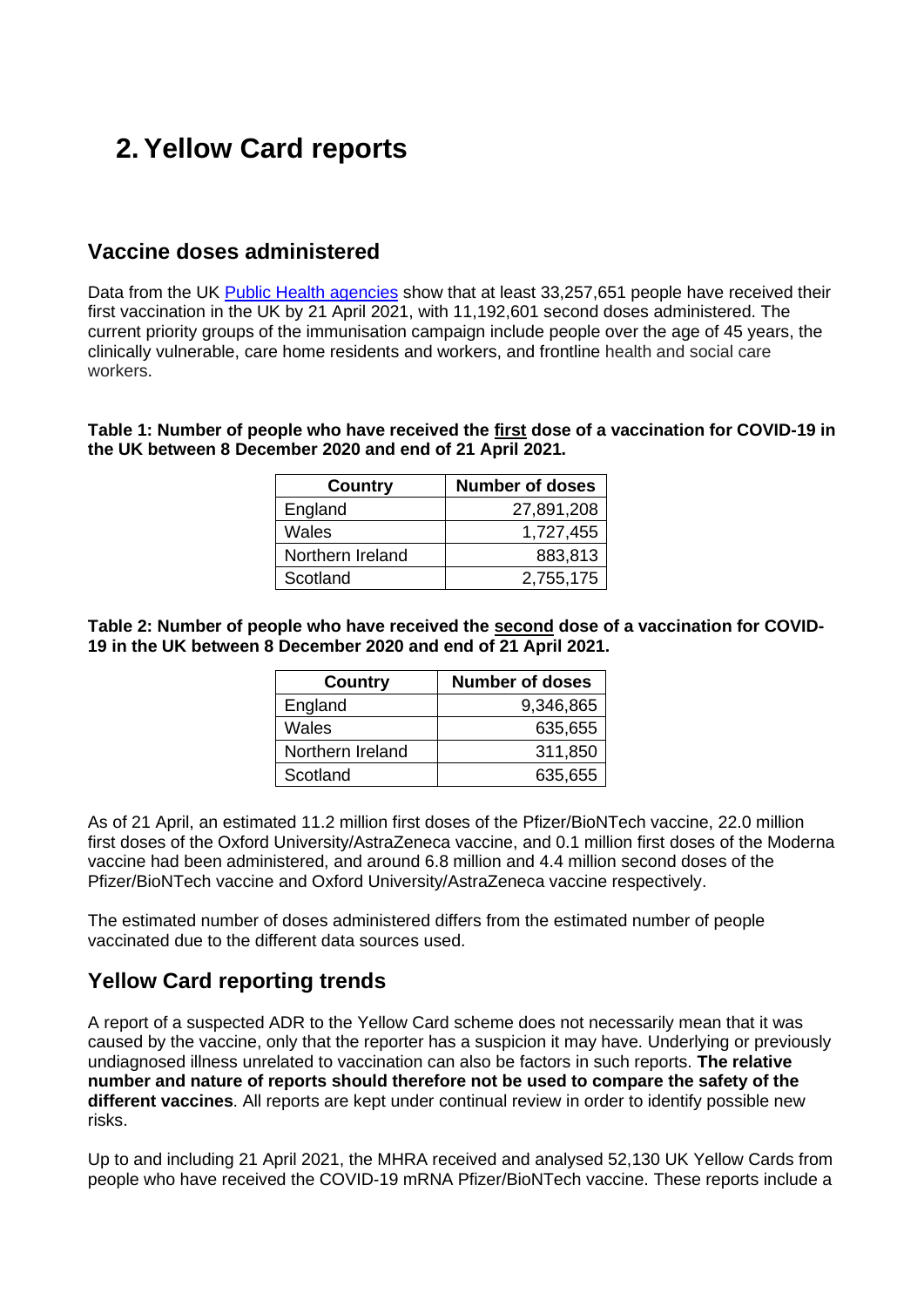total of 149,082 suspected reactions (i.e. a single report may contain more than one symptom). The first report was received on 9 December 2020.

Up to and including 21 April 2021, the MHRA received and analysed a total of 153,098 UK reports of suspected ADRs to the COVID-19 Oxford University/AstraZeneca vaccine. These reports include a total of 573,650 suspected reactions (a single report may contain more than one symptom). The first report was received on 4 January 2021.

Up to and including 21 April 2021, the MHRA received and analysed a total of 228 UK reports of suspected ADRs to the COVID-19 Moderna vaccine. These include a total of 660 suspected reactions (a single report may contain more than one symptom). The first report was received on 7 April 2021.

Additionally, up to and including 21 April 2021, the MHRA received 541 Yellow Card reports where the brand of vaccine was not specified by the reporter.

In the week since the previous summary for 14 April 2021 we have received a further 2,108 Yellow Cards for the Pfizer/BioNTech vaccine, 7,104 for the Oxford University/AstraZeneca vaccine, 184 for the Moderna vaccine and 25 where the brand was not specified.

It is important to note that Yellow Card data cannot be used to derive side effect rates or compare the safety profile of COVID-19 vaccinations as many factors can influence ADR reporting.

|                     | <b>Number of reports</b>   |                                                 |                |                             |
|---------------------|----------------------------|-------------------------------------------------|----------------|-----------------------------|
| Country             | Pfizer/<br><b>BioNtech</b> | <b>Oxford University/</b><br><b>AstraZeneca</b> | <b>Moderna</b> | <b>Brand</b><br>unspecified |
| England             | 41,168                     | 130,431                                         | 144            | 283                         |
| Wales               | 3,013                      | 6,696                                           | 38             | 31                          |
| Northern<br>Ireland | 1,131                      | 1,557                                           |                | 4                           |
| Scotland            | 4,065                      | 10,136                                          | 33             | 50                          |

**Table 3: Number of suspected ADR reports received in the UK up to and including 21 April 2021.**

The figures in table 3 are based upon the postcode provided by the reporter. The sums of the reports in the table will not equal the total reports received for each vaccine as postcode may not have always been provided or may have been entered incorrectly. It is important to note that the number of reports received for each country does not directly equate to the number of people who may have experienced adverse reactions and therefore cannot be used to determine the incidence of reactions. ADR reporting rates are influenced by many aspects, including the extent of use.

We are working with public health bodies and encouraging all healthcare professionals and patients alike to report any suspected ADRs to the Yellow Card scheme. As expected, reports gradually increase in line with an increase in doses administered.

The overall reporting rate is in the order of 3 to 6 Yellow Cards per 1,000 doses administered for the Pfizer/BioNTech and Oxford University/AstraZeneca vaccines. It is known from the clinical trials that the more common side effects for both vaccines can occur at a rate of more than one in 10 doses (for example, local reactions or symptoms resembling transient flu-like symptoms).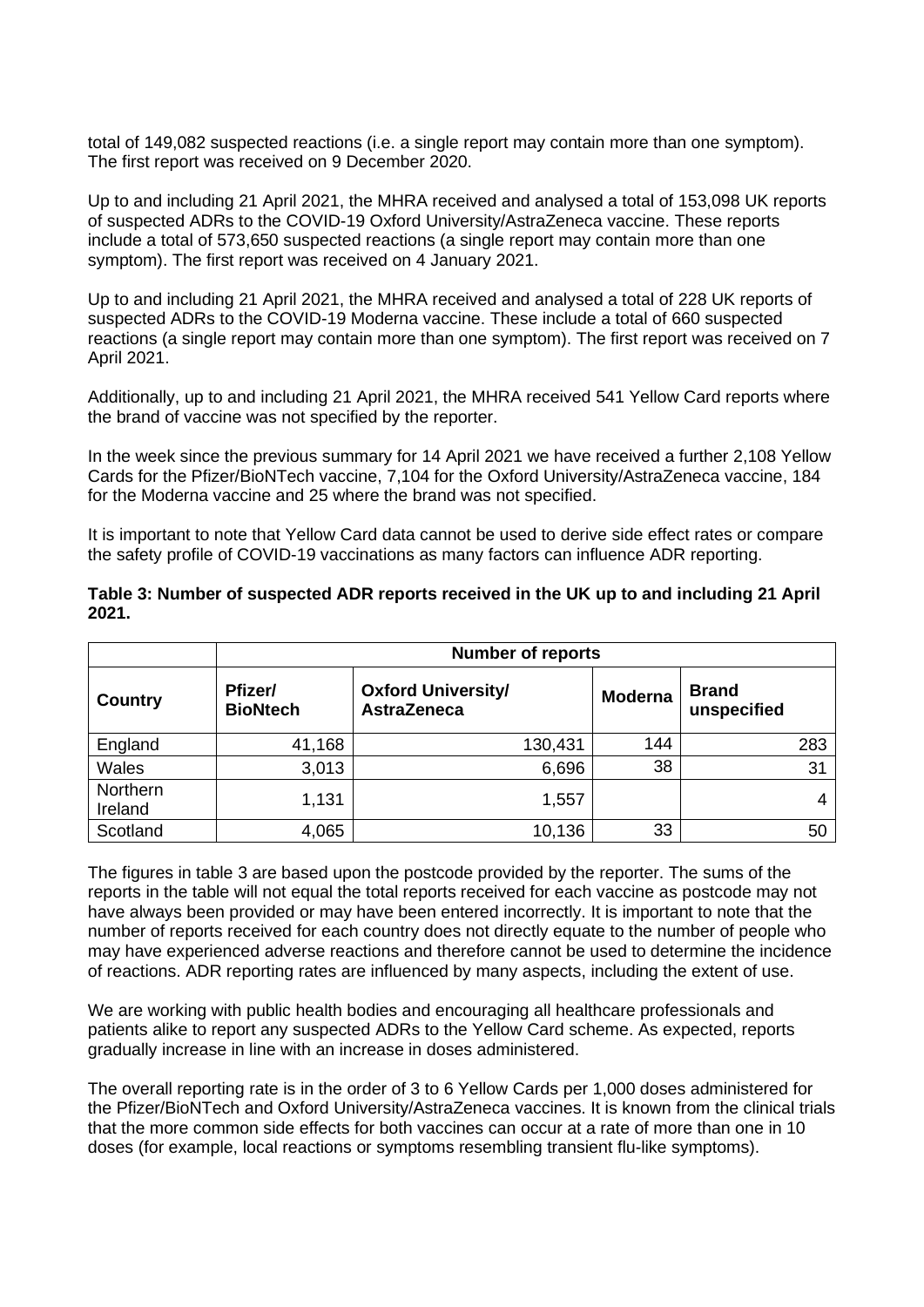# **3 Analysis of Data**

One of MHRA's main roles is to continually monitor safety of medicines and vaccines during widespread use, and we have in place a [proactive strategy to do this for COVID-19 vaccines.](https://www.gov.uk/government/publications/report-of-the-commission-on-human-medicines-expert-working-group-on-covid-19-vaccine-safety-surveillance) We also work closely with our public health partners in reviewing the effectiveness and impact that the vaccines are having to ensure benefits continue to outweigh any possible side effects. In addition, we work with our international counterparts to gather information on the safety of vaccines in other countries.

Given the huge scale of the COVID-19 immunisation programme, with many millions of doses of vaccine administered over a relatively short time period, vigilance needs to be continuous, proactive and as near real-time as is possible. The importance of this is two-fold. First, we need to rapidly detect, confirm, and quantify any new risks and weigh these against the expected benefits. We can then take any necessary action to minimise risks to individuals.

Secondly, we need to very quickly establish if any serious medical events which are temporally related to vaccination are merely a coincidental association. These associations are likely while we are still in the midst of a national epidemic, and because many of the millions of people offered the vaccine in the early phase of a vaccination campaign are elderly and/or have underlying medical conditions, which increases the likelihood of unrelated illnesses occurring soon after vaccination. As mentioned above, the nature of Yellow Card reporting means that reported events are not always proven adverse reactions, and some may have happened regardless of vaccination.

Yellow Card reports of suspected ADRs are evaluated, together with additional sources of evidence, by a team of safety experts to identify any new safety issues or side effects. We apply statistical techniques that can tell us if we are seeing more events than we would expect to see, based on what is known about background rates of illness in the absence of vaccination. This aims to account for factors such as coincidental illness. We also look at the clinical characteristics to see if new patterns of illness are emerging that could indicate a new safety concern.

We supplement this form of safety monitoring with other epidemiology studies including analysis of data on national vaccine usage, anonymised GP-based electronic healthcare records and other healthcare data to proactively monitor safety. These combined safety data enables the MHRA to detect side effects or safety issues associated with COVID-19 vaccines. As well as confirming new risks, an equally important objective of monitoring will be to quickly rule out risks – in other words to confirm that the vaccine is not responsible for a suspected side effect and to provide reassurance on its safety, and this is discussed below.

We also take into account the international experience based on data from other countries using the same vaccines.

# **Overall safety**

As with any vaccine, the COVID-19 vaccines will cause side effects in some people. The total number and the nature of Yellow Cards reported so far is not unusual for a new vaccine for which members of the public and healthcare professionals are encouraged to report any suspected adverse reaction.

As highlighted above, it is known from the clinical trials that the most common side effects for both vaccines can occur at a rate of more than one per 10 doses (such as local reactions, symptoms resembling transient flu-like symptoms). Overall, Yellow Card reporting is therefore lower than the reporting rate of possible side effects from the clinical trials, although we generally do not expect all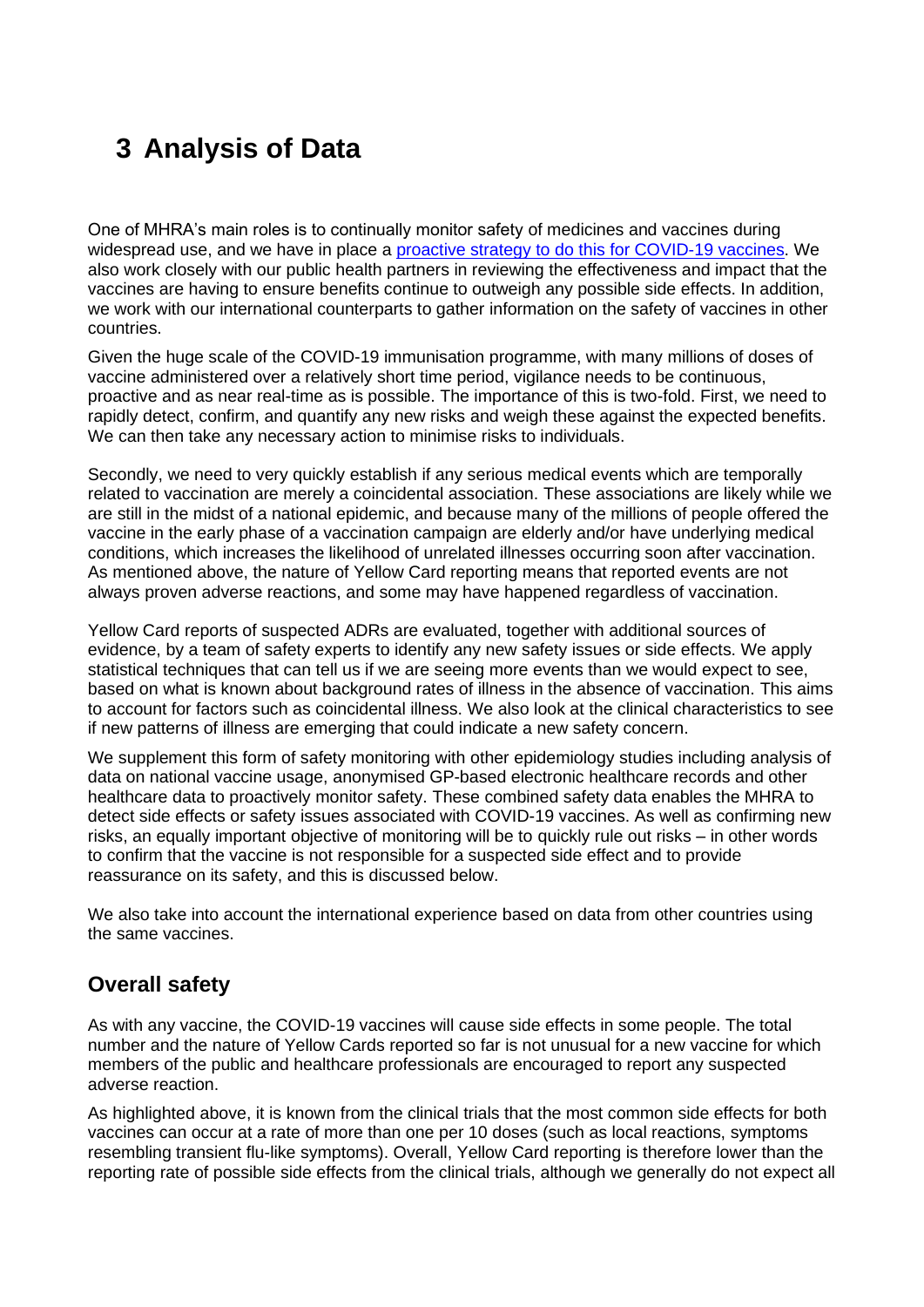suspected side effects to be reported on Yellow Cards. The primary purpose of Yellow Card reporting is to detect new safety concerns.

For all vaccines, detailed review of all reports has found that the overwhelming majority relate to injection-site reactions (sore arm for example) and generalised symptoms such as a 'flu-like' illness, headache, chills, fatigue (tiredness), nausea (feeling sick), fever, dizziness, weakness, aching muscles, and rapid heartbeat. Generally, these happen shortly after the vaccination and are not associated with more serious or lasting illness. These types of reaction reflect the acute immune response triggered by the body to the vaccines, are typically seen with most types of vaccine and tend to resolve within a day or two. The nature of reported suspected ADRs across all ages is broadly similar, although, as seen in the clinical trials and as is usually seen with other vaccines, they may be reported more frequently in younger adults.

As we receive more reports of these types of reactions with more exposure to the COVID-19 vaccines, we are building a picture of how individuals are experiencing them and the different ways that side effects may present in people. Some people have reported a sudden feeling of cold with shivering/shaking accompanied by a rise in temperature, often with sweating, headache (including migraine-like headaches), nausea, muscle aches and feeling unwell, starting within a day of having the vaccine. Similar to the flu like illness reported in clinical trials, these effects may last a day or two.

It is important to note that it is possible to have caught COVID-19 and not realise until after vaccination. If other COVID symptoms are experienced or fever is high and lasts longer than two or three days, vaccine recipients should stay at home and arrange to have a test.

## **Comments on specific reports**

The following reports reflect data up to 21 April 2021. The glossary provides an explanation of the clinical terms used.

### **Anaphylaxis (Severe allergic reactions)**

The MHRA continues to monitor reports of serious allergic reactions with the Pfizer/BioNTech COVID-19 vaccine and has received 275 UK spontaneous adverse reactions associated with anaphylaxis or anaphylactoid reactions. The nature and frequency of these reports is in line with that reported in previous updates, and severe allergic reactions to the Pfizer/BioNTech vaccine remain very rare. The MHRA's guidance remains that those with a previous history of allergic reactions to the ingredients of the vaccine should not receive it.

The MHRA is closely monitoring reports of anaphylaxis with the Moderna COVID-19 vaccine and has received one report of anaphylaxis in association with the vaccine. Anaphylaxis is a potential side effect of the vaccine, and it is recommended that those with known hypersensitivity to the ingredients of the vaccine should not receive it.

The MHRA also closely monitors reports of anaphylaxis or anaphylactoid reactions with the AstraZeneca vaccine, and has received 562 UK spontaneous adverse reactions associated with anaphylaxis or anaphylactoid reactions reported and is very rare. An update to the product information has been made to reflect the fact that cases of anaphylaxis have been reported for the AstraZeneca vaccine.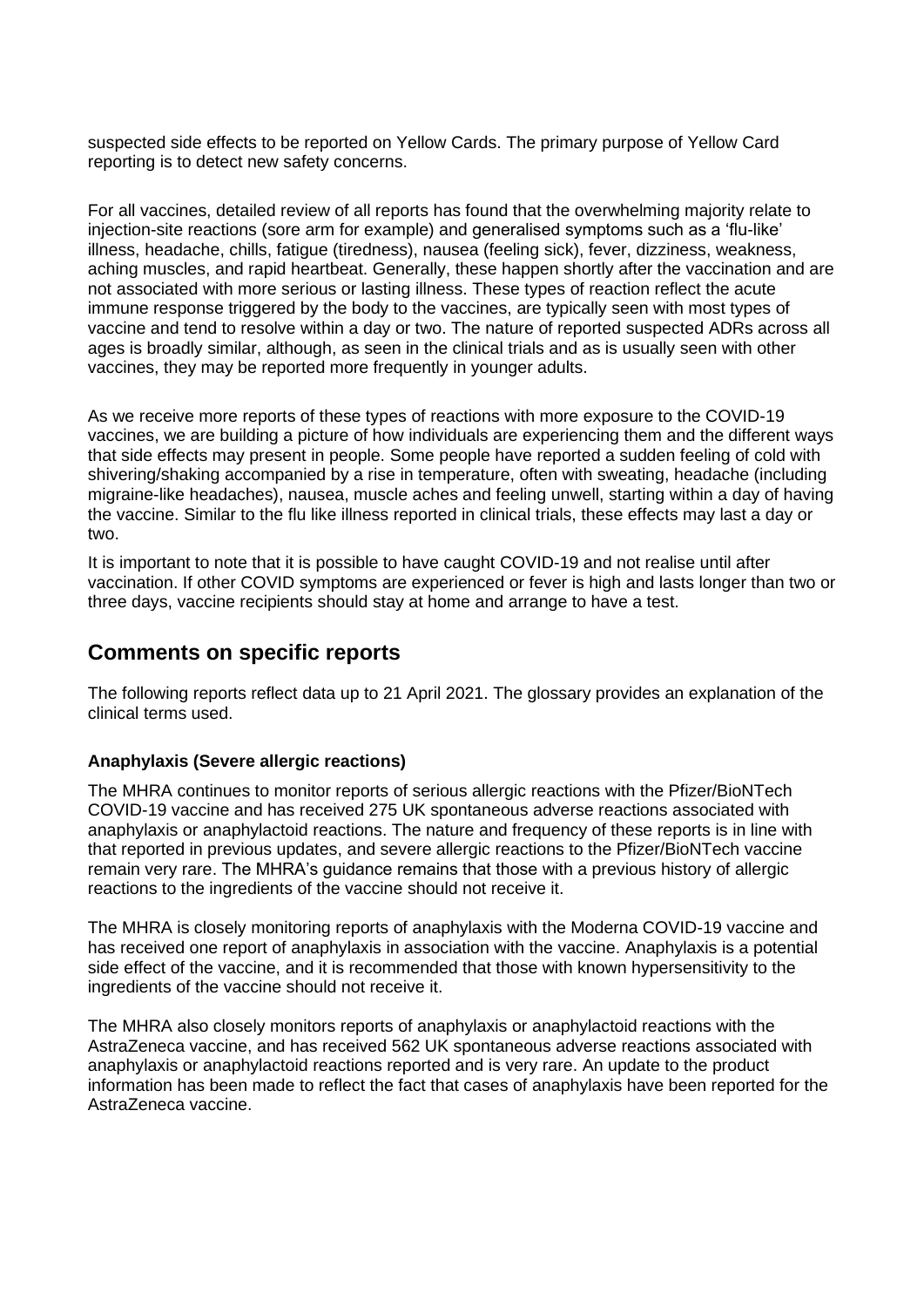## **Bell's Palsy**

MHRA continues to review cases reporting Bell's Palsy and to analyse case reports against the number expected to occur by chance in the absence of vaccination (the 'natural rate'). The number of reports of facial paralysis received so far is similar to the expected natural rate and does not currently suggest an increased risk following the vaccines. We will continue to monitor these events, including through evaluation of electronic healthcare record data.

### **Thrombo-embolic events with concurrent low platelets**

Up to 21 April 2021, the MHRA had received Yellow Card reports of 209 cases of major thromboembolic events (blood clots) with concurrent thrombocytopenia (low platelet counts) in the UK following vaccination with COVID-19 Vaccine AstraZeneca. These events occurred in 120 women and 89 men aged from 18 to 93 years and the overall case fatality rate was 19% with 41 deaths. Four cases have been reported after a second dose. Cerebral venous sinus thrombosis was reported in 84 cases (average age 47 years) and 123 had other major thromboembolic events (average age 55 years) with concurrent thrombocytopenia. Diagnosis was unclear in the remaining two cases. The estimated number of first doses of COVID-19 Vaccine AstraZeneca administered in the UK by 21 April was 22 million giving an overall case incidence of 9.3 per million doses. The data suggest there is a higher incidence reported in the younger adult age groups and the MHRA advises that this evolving evidence should be taken into account when considering the use of the vaccine. These reports have also been analysed by the Government's independent advisory body, the COVID-19 Vaccines Benefit Risk Expert Working Group, which includes lay representatives and advice from leading haematologists.

On the basis of this ongoing review, the advice remains that the benefits of the vaccine outweigh the risks in the majority of people.

**Table 4: Number of suspected thrombo-embolic events with concurrent thrombocytopenia ADR reports received for the Oxford University/AstraZeneca vaccine in the UK up to and including 21 April 2021.**

| <b>Country</b>   | <b>Number of reports</b> |
|------------------|--------------------------|
| England          | 169                      |
| Wales            |                          |
| Northern Ireland |                          |
| Scotland         | 16                       |
| Unknown          | 12                       |

| Age range (years) | <b>Number of reports</b> | Number of fatal reports |
|-------------------|--------------------------|-------------------------|
| $18 - 29$         | 24                       | 61                      |
| 30-39             | 28                       | 8                       |
| $40 - 49$         | 30                       | 41                      |
| 50-59             | 59                       | 12                      |
| 60-69             | 31                       | 6                       |
| 70-79             | 20                       | 3                       |
| 80-89             |                          | $\overline{2}$          |
| 90-99             |                          | 01                      |
| Unknown           |                          | 0                       |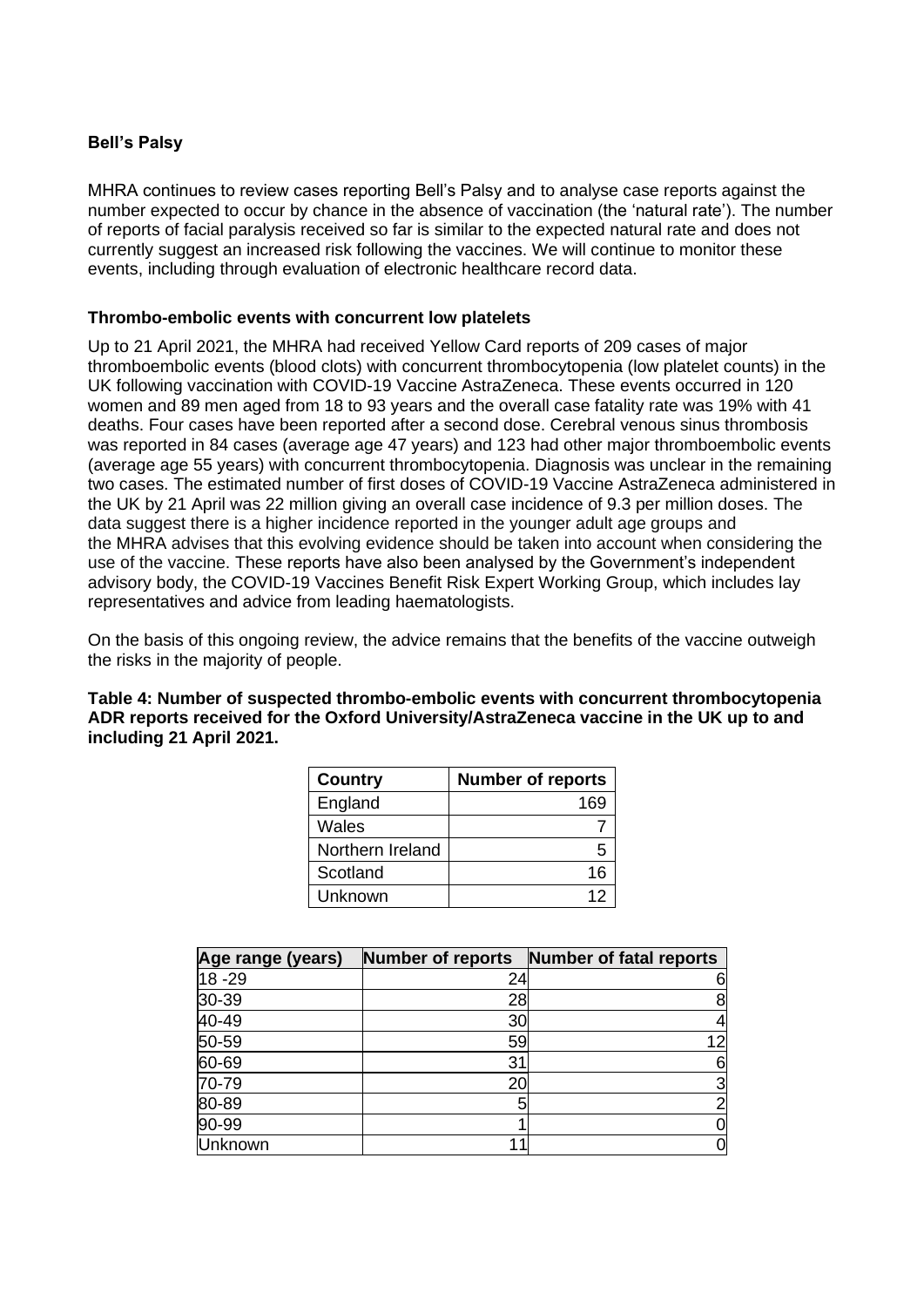| <b>Sex</b> |     | Number of reports Number of fatal reports |
|------------|-----|-------------------------------------------|
| Male       | 89  |                                           |
| Female     | 12C |                                           |

To note, direct comparison of the summary provided here and the analysis prints is not possible. This review includes reports of CVST or other thrombo-embolic events with concurrent thrombocytopenia. Yellow Card reports may contain more than one reported reaction and the analysis prints are listed by individual reactions rather than whole reports. Therefore, summing the reactions listed in the prints will not equate to the total cases included within this summary.

## **Capillary Leak Syndrome**

The MHRA has received 4 reports of capillary leak syndrome (a condition where blood leaks from the small blood vessels into the body) in the context of more than 20 million doses of COVID-19 Vaccine AstraZeneca given. The current evidence does not suggest that capillary leak syndrome is caused by COVID-19 Vaccine AstraZeneca. The MHRA will continue to monitor this issue closely.

### **Events with a fatal outcome**

Vaccination and surveillance of large populations means that, by chance, some people will experience and report a new illness or events in the days and weeks after vaccination. A high proportion of people vaccinated early in the vaccination campaign were very elderly, and/or had pre-existing medical conditions. Older age and chronic underlying illnesses make it more likely that coincidental adverse events will occur, especially given the millions of people vaccinated. It is therefore important that we carefully review these reports to distinguish possible side effects from illness that would have occurred irrespective of vaccination. Fatal cases associated with extremely rare blood clots with lowered platelets are described above.

Part of our continuous analysis includes an evaluation of natural death rates over time, to determine if any specific trends or patterns are occurring that might indicate a vaccine safety concern. Based on age-stratified all-cause mortality in England and Wales taken from the [Office for](https://www.ons.gov.uk/peoplepopulationandcommunity/birthsdeathsandmarriages/deaths/datasets/deathsregisteredinenglandandwalesseriesdrreferencetables)  [National Statistics death registrations,](https://www.ons.gov.uk/peoplepopulationandcommunity/birthsdeathsandmarriages/deaths/datasets/deathsregisteredinenglandandwalesseriesdrreferencetables) several thousand deaths are expected to have occurred, naturally, within 7 days of the many millions of doses of vaccines administered so far, mostly in the elderly.

The MHRA has received 347 UK reports of suspected ADRs to the Pfizer/BioNTech vaccine in which the patient died shortly after vaccination, 685 reports for the Oxford University/AstraZeneca vaccine, 2 for the Moderna vaccine and 13 where the brand of vaccine was unspecified. The majority of these reports were in elderly people or people with underlying illness. Usage of the Oxford University/AstraZeneca vaccine has increased rapidly and as such, so has reporting of fatal events with a temporal association with vaccination however, this does not indicate a link between vaccination and the fatalities reported. Review of individual reports and patterns of reporting does not suggest the vaccine played a role in the death.

A range of other isolated or series of reports of non-fatal, serious suspected ADRs have been reported. These all remain under continual review, including through analysis of expected rates in the absence of vaccine. There are currently no indications of specific patterns or rates of reporting that would suggest the vaccine has played a role.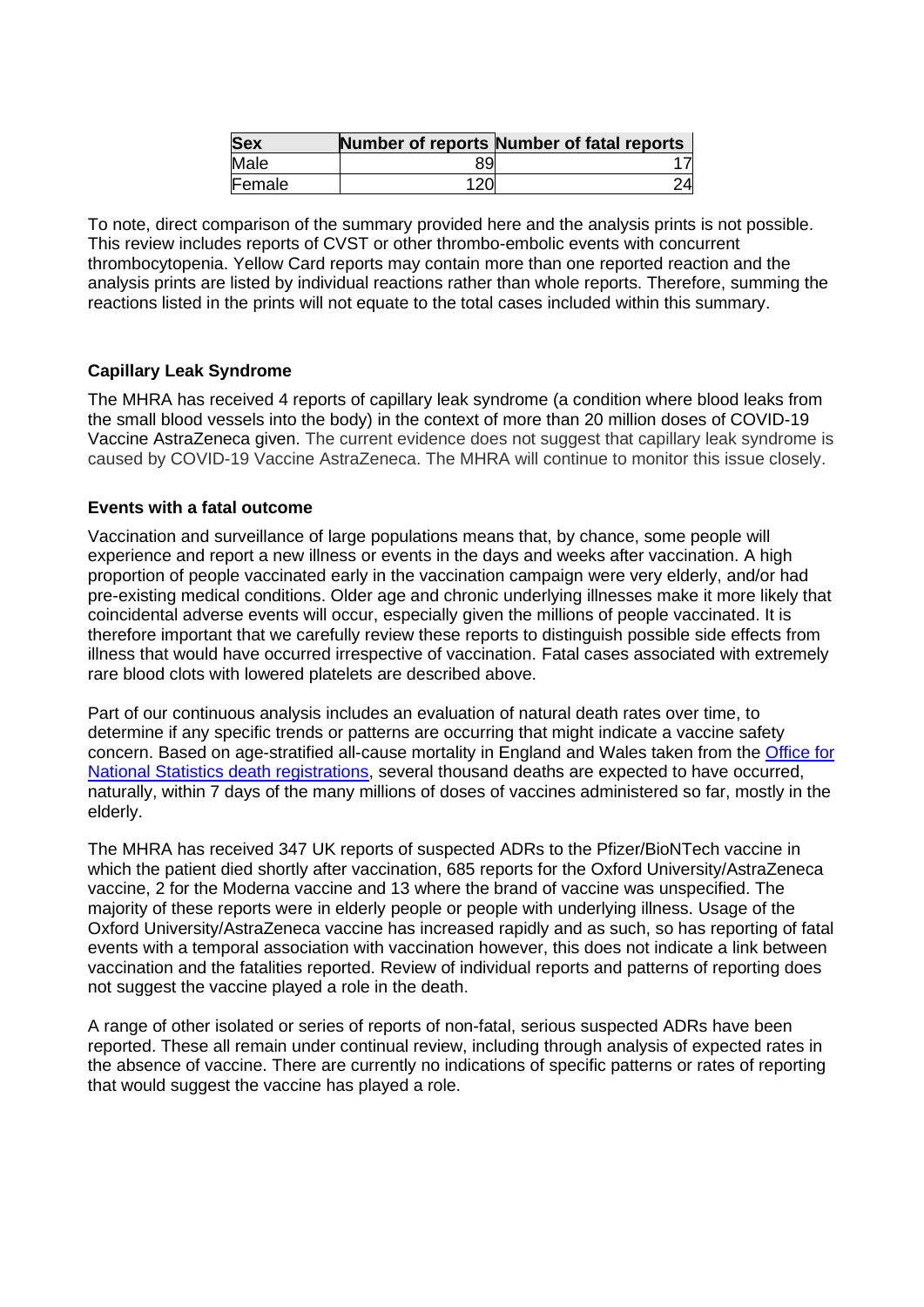# **4 Conclusion**

At the time of this report, over 127,000 people across the UK have died within 28 days of a positive test for coronavirus.

Vaccination is the single most effective way to reduce deaths and severe illness from COVID-19. A national immunisation campaign has been underway since early December 2020.

In [clinical trials,](https://www.gov.uk/government/collections/mhra-guidance-on-coronavirus-covid-19#vaccines-and-vaccine-safety) the Pfizer/BioNTech, Oxford University/AstraZeneca and Moderna COVID-19 vaccines have demonstrated very high levels of protection against symptomatic infection. [Data is](https://www.gov.uk/government/publications/phe-monitoring-of-the-effectiveness-of-covid-19-vaccination)  [now](https://www.gov.uk/government/publications/phe-monitoring-of-the-effectiveness-of-covid-19-vaccination) available on the impact of the vaccination campaign in reducing infections and illness in the UK.

All vaccines and medicines have some side effects. These side effects need to be continuously balanced against the expected benefits in preventing illness.

Following widespread use of these vaccines across the UK, the vast majority of suspected adverse reaction reports so far confirm the safety profile seen in clinical trials. Most reports relate to injection-site reactions (sore arm for example) and generalised symptoms such as a 'flu-like' illness, headache, chills, fatigue, nausea, fever, dizziness, weakness, aching muscles, and rapid heartbeat. Generally, these reactions are not associated with more serious illness and likely reflect an expected, normal immune response to the vaccines.

Cases of an extremely rare specific type of blood clot with low blood platelets is being investigated and updated advice has been provided.

The expected benefits of the vaccines in preventing COVID-19 and serious complications associated with COVID-19 far outweigh any currently known side effects. As with all vaccines and medicines, the safety of COVID-19 vaccines is continuously monitored and benefits and possible risks remain under review.

We take every report of a suspected ADR seriously and encourage everyone to report through the Yellow Card scheme.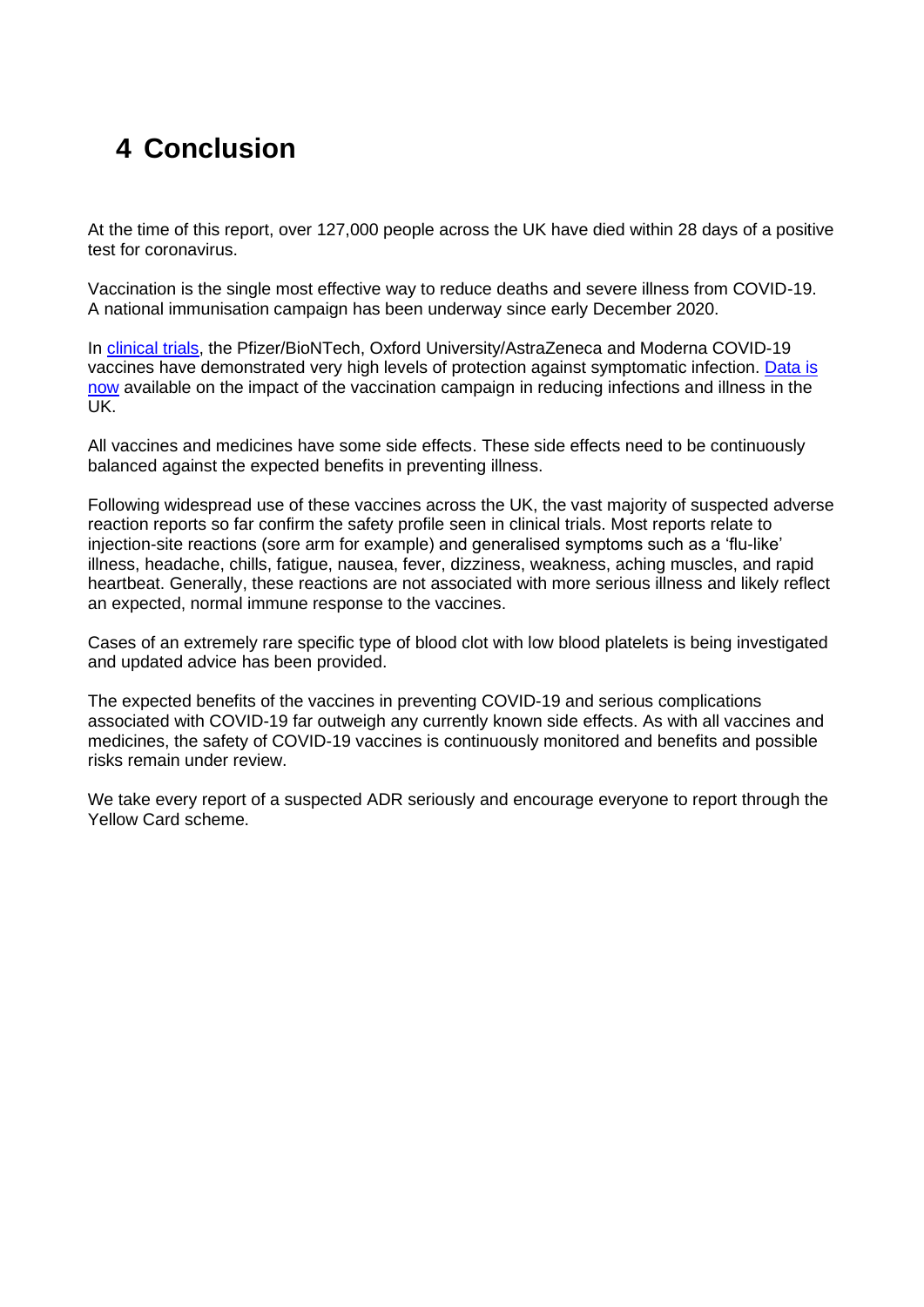# **Annex 1 Vaccine Analysis Print**

The attached Vaccine Analysis Profiles contain a complete listing of all suspected adverse reactions that have been reported to the MHRA via the Yellow Card scheme for the COVID-19 mRNA Pfizer/BioNTech vaccine, COVID-19 Oxford University/AstraZeneca vaccine, COVID-19 Moderna vaccine and where the brand of the vaccine was not specified. This includes all reports received from healthcare professionals, members of the public, and pharmaceutical companies.

This information does not represent an overview of the potential side effects associated with the vaccines. A list of the recognised adverse effects of COVID-19 vaccines is provided in the information for healthcare professionals and the recipient information [here.](https://www.gov.uk/government/publications/regulatory-approval-of-pfizer-biontech-vaccine-for-covid-19) These can also be found on the [Coronavirus Yellow Card](https://coronavirus-yellowcard.mhra.gov.uk/) reporting site. Conclusions on the safety and risks of the vaccines cannot be made on the data shown in the Print alone.

When viewing the vaccine analysis print you should remember that:

- Reporters are asked to submit Yellow Card reports even if they only have a suspicion that the medicine may have caused the adverse reaction. The existence of an adverse reaction report in the print does not necessarily mean that the vaccine has caused the suspected reaction.
- It may be difficult to tell the difference between something that has occurred naturally and a suspected adverse reaction. Sometimes these events can be part of the condition being treated rather than being caused by the vaccine.
- Many factors have to be considered when assessing whether the vaccine has caused a reported adverse reaction. When monitoring the safety of vaccines and medicines, MHRA staff carry out careful analysis of these factors.

For a medicine or vaccine to be considered safe, the expected benefits will be greater than the risk of having harmful reactions. It is important to note that most people take medicines and vaccines without having any serious side effects.

[Vaccine Analysis Profile –](https://assets.publishing.service.gov.uk/government/uploads/system/uploads/attachment_data/file/964207/COVID-19_mRNA_Pfizer-_BioNTech_Vaccine_Analysis_Print__1_.pdf) Pfizer BioNTech

Vaccine Analysis Profile - [Oxford University/AstraZeneca](https://assets.publishing.service.gov.uk/government/uploads/system/uploads/attachment_data/file/964208/COVID-19_AstraZeneca_Vaccine_Analysis_Print__2_.pdf)

Vaccine Analysis Profile - Moderna

[Vaccine Analys](https://assets.publishing.service.gov.uk/government/uploads/system/uploads/attachment_data/file/964209/COVID-19_vaccine_brand_unspecified_analysis_print__1_.pdf)is Profile - brand unspecified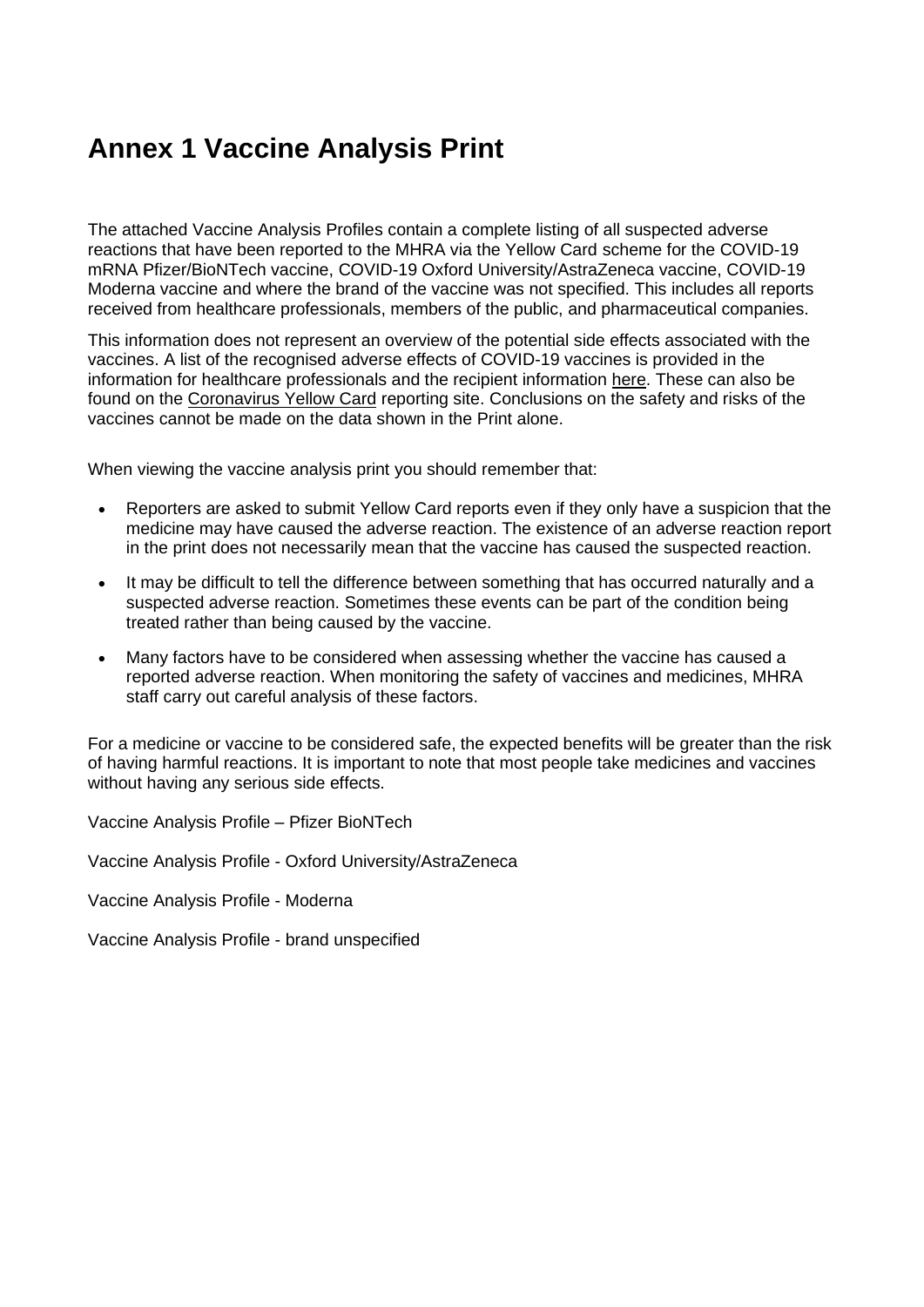# **Annex 2 Glossary**

### **Anaphylaxis or anaphylactoid reactions**

Anaphylaxis is a severe and potentially life-threatening allergic reaction. These reactions can occur after an exposure to a trigger, such as a certain ingredient in foods or medicines or an insect sting. Anaphylaxis and anaphylactoid reactions can be treated with adrenaline.

#### **Bell's palsy**

Bell's palsy is a condition that causes temporary weakness or paralysis (lack of movement) of the muscles in one side of the face. It is the most common cause of facial paralysis. For most people, the facial paralysis is temporary. Viral infections such as those with herpes viruses have been linked to Bell's palsy.

### **Capillary Leak Syndrome (CLS)**

Capillary Leak Syndrome (CLS) occurs when blood leaks from the small blood vessels into the body.

#### **Cerebral venous sinus thrombosis (CVST)**

Cerebral venous sinus thrombosis occurs when the brain's venous sinuses or the smaller veins draining into them are partially or completely blocked by a blood clot. This prevents blood from draining out of the brain. As a result, the oxygen supply to nerve cells may be impaired and blood cells can leak into the brain tissue causing damage to the brain (haemorrhagic infarction).

#### **Clinical Practice Research Datalink (CPRD)**

Clinical [Practice Research Datalink \(CPRD\)](https://www.cprd.com/) is a real-world research service to support public health and clinical studies. CPRD is jointly sponsored by the Medicines and Healthcare products Regulatory Agency and the National Institute for Health Research (NIHR), as part of the Department of Health and Social Care. CPRD collects anonymised patient data from a network of GP practices across the UK.

### **Commission on Human Medicines (CHM)**

The [Commission on Human Medicines \(CHM\)](https://www.gov.uk/government/organisations/commission-on-human-medicines) advises ministers on the safety, efficacy and quality of medicinal products. For COVID-19 vaccines, the CHM has a COVID-19 Vaccines Safety Surveillance Methodologies Expert Working Group and a COVID-19 Vaccines Benefit Risk Expert Working Group.

### **Epidemiology studies**

Epidemiological studies include large numbers of people and are designed to compare the risk of a particular event in an exposed population, in this case those who have received a vaccine, to those who have not. They attempt to account for differences in the different groups to help us understand if any difference in risk is caused by the exposure. Epidemiological studies measure the risk of illness or death in an exposed population compared to that risk in an identical, unexposed population.

#### **Regulation 174 authorisation**

Temporary authorisation for supply of a medicine or vaccine by the UK Department of Health and Social Care and the Medicines and Healthcare products Regulatory Agency. This temporary authorisation grants permission for a medicine (vaccine) to be used for active immunisation to prevent COVID-19 disease caused by SARS-CoV-2 virus. Authorisation is subject to a number of conditions. These are available for each vaccine on the MHRA website.

#### **Suspected adverse reactions**